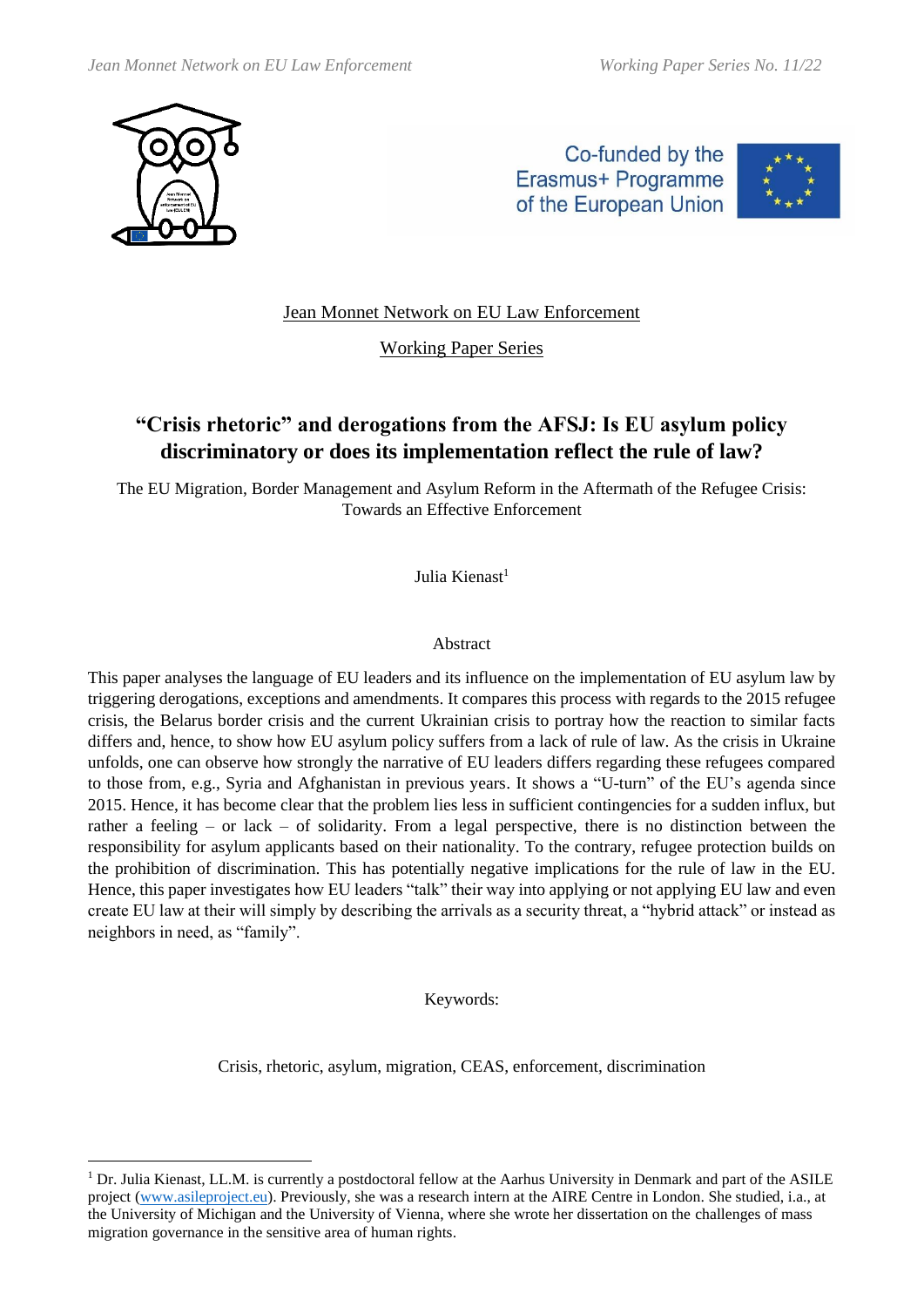## **I. Introduction**

If there is one thing the aftermath of the 'refugee crisis' has shown, it is probably that mass influx situations are by no means as exceptional as the European public discourse portrayed in 2015. Although the numbers dropped by spring 2016,<sup>2</sup> the situation remained fragile. In 2020, Turkey was threatening to stop preventing refugees from arriving to the EU.<sup>3</sup> In 2021, the international forces withdrew from Afghanistan causing applications of Afghanis to rise again and Belarus purposefully brought refugees to the Polish, Lithuanian and Latvian borders.<sup>4</sup> Finally in 2022, Russia invaded Ukraine and caused another massive displacement crisis.<sup>5</sup> Yet, how we talked about these different incidents with different causes and characteristics in Europe seems interesting, also from a legal perspective, as the semantics either cause or at least accompany different legal responses.

Especially, as the crisis in Ukraine continues to unfold, one can observe how strongly the narrative of EU leaders differs regarding these refugees compared to those from, e.g., Syria and Afghanistan in previous years. The contrast is particularly obvious in view of the recent 'emergency' at the Belarusian border. In the latter case, the long emerging trend of securitization of asylum issues hand in hand with the fortification of the EU external borders was continued. Now, the concerns of many EU Member States, particularly those who have been most vocal before, about their lack of resources to receive refugees have vanished in the face of the war in Ukraine. The EU has even found consensus to activate the Temporary Protection Directive,<sup>6</sup> which had been declared dead letter and was supposed to be replaced under the "New Pact"7.

All of this constitutes a U-turn of the EU's agenda since 2015. Hence, it has become clear that the problem lies less in sufficient contingencies for a sudden large-scale influx, but rather a feeling – or lack – of solidarity.<sup>8</sup> From a legal perspective, there is no distinction between the responsibility for asylum applicants based on their nationality. To the contrary, refugee protection builds on the prohibition of discrimination.

This has potentially negative implications for the rule of law in the EU. It seems that Member States, such as Austria, Hungary or Poland, have relied on the 'crisis narrative' – legally – for internal border closures and – illegally – for evading obligations to receive asylum applicants under Art 72 TFEU. The framing of facts to fulfil certain legal thresholds has gone far in the last years, with i.a. Poland demanding EU support for border fences and the EU actually beginning to fulfil these demands in the face of a 'hybrid threat'. The drastically different handling of the new crisis in Ukraine puts a sense of hypocrisy on this framing.

Hence, this working paper seeks to investigate how EU leaders 'talk' their way into applying or not applying EU law and even create EU law at their will simply by describing the arrivals as a security threat, a 'hybrid

4 'Broad Increase in Applications for Asylum, Including by Afghans' (*EUROPEAN ASYLUM SUPPORT OFFICE*, 18

<sup>&</sup>lt;sup>2</sup> 'Annual Asylum Statistics' (EUROSTAT Statistics Explained, 18 March 2022) <https://ec.europa.eu/eurostat/statisticsexplained/index.php?title=Annual\_asylum\_statistics> accessed 23 May 2022.

<sup>&</sup>lt;sup>3</sup> Achilles Skordas, 'The Twenty-Day Greek-Turkish Border Crisis and Beyond: Geopolitics of Migration and Asylum Law (Part I)' (*EU Immigration and Asylum Law and Policy*, 5 May 2020) <http://eumigrationlawblog.eu/the-twentyday-greek-turkish-border-crisis-and-beyond-geopolitics-of-migration-and-asylum-law-part-i/> accessed 23 May 2022.

August 2021) <https://www.easo.europa.eu/news-events/broad-increase-applications-asylum-including-afghans> accessed 23 May 2022; Madeline Roache, 'Death at the EU Border: Migrants Pay the Price of Belarus's "Hybrid Warfare" *openDemocracy* (15 November 2021) <https://www.opendemocracy.net/en/odr/death-at-the-eu-bordermigrants-pay-the-price-of-belaruss-hybrid-warfare/> accessed 23 May 2022.

<sup>5</sup> 'Timeline: The Events Leading up to Russia's Invasion of Ukraine' *Reuters* (1 March 2022)

 $\lt$ https://www.reuters.com/world/europe/events-leading-up-russias-invasion-ukraine-2022-02-28/> accessed 23 May 2022.

<sup>6</sup> Directive 2001/55/EC of July 2001 on Minimum Standards for Giving Temporary Protection in the Event of a Mass Influx of Displaced Persons and on Measures Promoting a Balance of Efforts between Member States in Receiving such Persons and Bearing the Consequences thereof [2001] OJ L 212/12 (Temporary Protection Directive, TPD).

<sup>7</sup> See Commission, 'Proposal for a regulation of the European Parliament and of the Council addressing situations of crisis and force majeure in the field of migration and asylum' COM (2020) 613 final.

<sup>8</sup> See further Eleni Karageorgiou and Gregor Noll, 'What Is Wrong with Solidarity in EU Asylum and Migration Law?' (Social Science Research Network 2021) SSRN Scholarly Paper 3974596 <https://papers.ssrn.com/abstract=3974596> accessed 23 May 2022.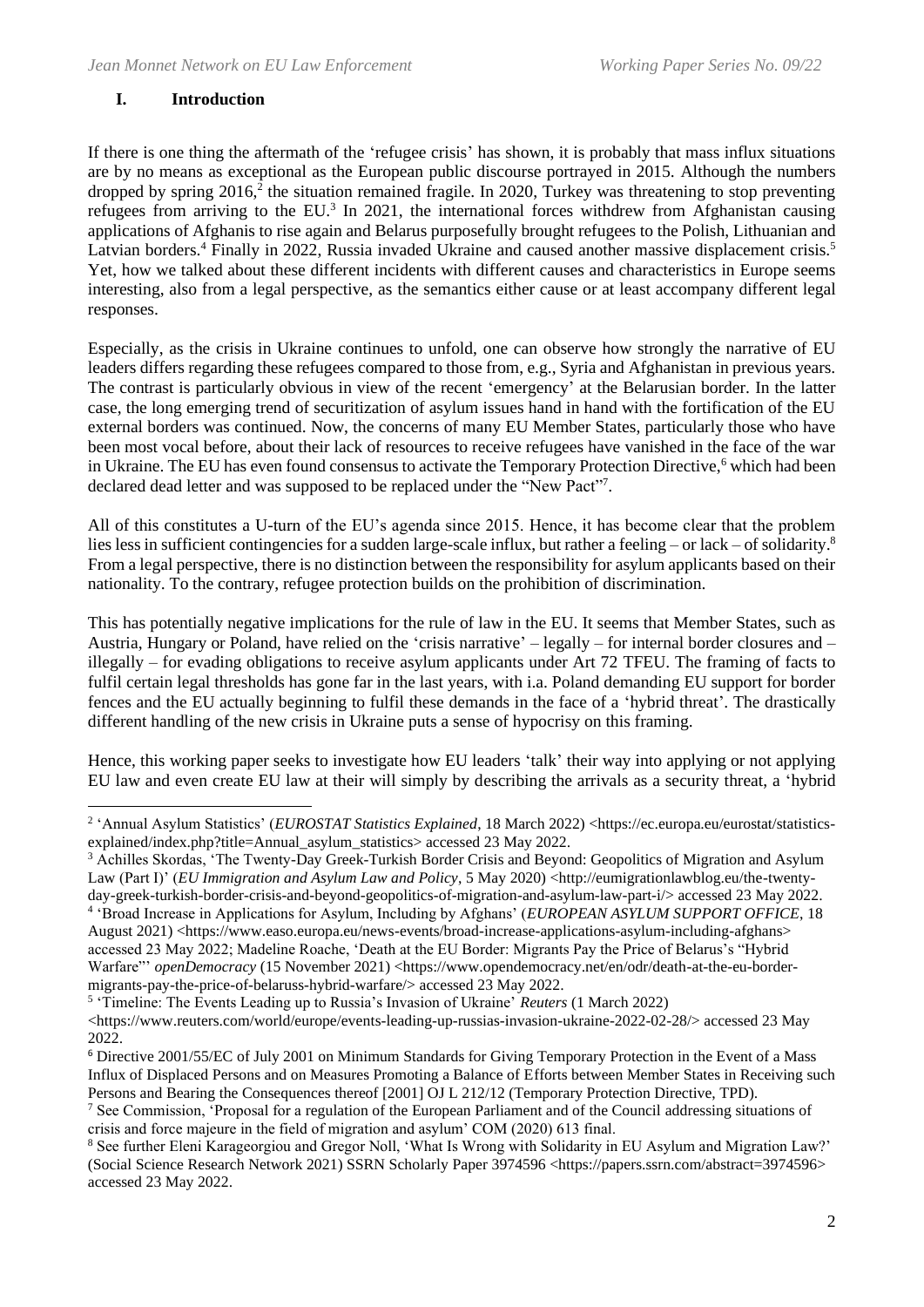attack' or instead as neighbors in need, as 'family'. This paper demonstrates the language of EU leaders and compares the parallels in the implementation (or non-implementation) of EU asylum law by triggering derogations, exceptions and amendments. It compares this process with regards to the 2015 refugee crisis, the Belarus border crisis and the current Ukrainian crisis to portray how the reaction to similar facts differs and, hence, to show how EU asylum policy suffers from a lack of rule of law.

#### **II. Securitization of Migration and the 'Crisis Narrative'**

The securitization of migration is a trend which can be observed since several decades.<sup>9</sup> Whereas in the very beginning of border regimes and the control of access to state territory trade and health concerns were at the forefront,<sup>10</sup> nowadays migration is frequently viewed as a balancing act between human rights and security concerns.<sup>11</sup>

A general assumption of potential security threats connects border and migration control to asylum. There is little to argue with, when it comes to control over territorial access, since internal security is one of the key domains of sovereign states. However, the subtle connection of asylum and security seems to work to the detriment of persons who seek protection in Europe. For example, the threat that asylum seekers will participate in terrorist acts seems low in view of the probability of attacks in general and the convictions of forced migrants.<sup>12</sup> In the few cases that occurred, it was usually years after entering the territory and, thus, did not stand in direct connection to the border crossing.<sup>13</sup> Yet, the public fear persists.<sup>14</sup>

At this point, politicians can use the emotionally charged atmosphere.<sup>15</sup> Just like in terrorism, the notion of a 'migration crisis' allows politicians to benefit from the public support created by fear and perceived loss of control. Additionally, the social process of 'othering' plays an important role in this area for allowing the unequal treatment of migrants due to the reduction of solidarity.<sup>16</sup> In Austria, for instance, migration was a constant topic in the 2017 election campaigns and often convoluted with vague security concerns.<sup>17</sup> The image of a dangerous situation to be dealt with by the government or other leaders can be a very powerful tool in this sense.<sup>18</sup> Politicians can easily rely on it and, thereby, prioritize an issue on their agenda and in their communications, sometimes even create legislation and specialised institutions.<sup>19</sup> Therefore, this fear and the

<sup>9</sup> See already Julia Kienast, 'Forced Migrants as a Security Threat: Challenging Criminalization Trends in Austria under Presumed Links of Asylum and Terrorism' in James C Simeon (ed), *Terrorism and Asylum* (Brill NV 2020).

<sup>&</sup>lt;sup>10</sup> Jovan Pešalj, 'The Mobility Control of the Ottoman Migrants in the Habsburg Monarchy in the Second Half of the Eighteenth Century' in Harald Heppner and Eva Posch (eds), *Encounters in Europe's Southeast: The Habsburg Empire and the Orthodox World in the Eighteenth and Nineteenth Centuries*, vol 5 (Winkler 2012) 55.

<sup>11</sup> Steve Peers, *EU Justice and Home Affairs Law: Volume I: EU Immigration and Asylum Law* (Oxford University Press 2016) 3.

 $12$  Compare statistics elaborated in Kienast (n 9).

<sup>&</sup>lt;sup>13</sup> Elspeth Guild, 'Schengen Borders and Multiple National States of Emergency: From Refugees to Terrorism to COVID-19' (2021) 23 European Journal of Migration and Law 385, 394.

<sup>14</sup> Fritz Plasser and Franz Sommer, *Wahlen Im Schatten Der Flüchtlingskrise: Parteien, Wähler Und Koalitionen Im Umbruch* (Facultas 2018) 52.

<sup>15</sup> Plasser and Sommer, *Wahlen im Schatten der Flüchtlingskrise*, 86; Nils Coleman, 'From Gulf War to Gulf War - Years of Security Concern in Immigration and Asylum Policies at European Level', in *Terrorism and the Foreigner: A Decade of Tension around the Rule of Law in Europe*, ed. Elspeth Guild and Anneliese Baldaccini (Boston: Brill Nijhoff, 2007), 83 f.

<sup>&</sup>lt;sup>16</sup> See David L Altheide, 'Terrorism and the Politics of Fear' (2006) 6 Cultural Studies ↔ Critical Methodologies 415, 419 f; for the social process of 'othering' and how it is regulating discourse see Michael Schwalbe and others, 'Generic Processes in the Reproduction of Inequality: An Interactionist Analysis' (2000) 79 Social Forces 419, 434 ff. <sup>17</sup> Plasser and Sommer (n 14) 149.

<sup>&</sup>lt;sup>18</sup> Ibid 86 f. In election campaigns, the opposition frequently uses this tool as well, either to deny the competence of the governing politicians or to emphasise their own competence to handle the crisis.

<sup>&</sup>lt;sup>19</sup> Tom Cockcroft, 'Late Modernity, Risk and the Construction of Fear of Crime' in Gorazd Meško and others (eds), *Crime, media and fear of crime* (Tipografija 2009) 19 f; Altheide (n 16) 418 ff, 432 ff; Mike Berry, Inaki Garcia-Blanco and Kerry Moore, 'Press Coverage of the Refugee and Migrant Crisis in the EU: A Content Analysis of Five European Countries' (Report prepared for the United Nations High Commission for Refugees (UNHCR) 2015) 7 ff <https://www.unhcr.org/56bb369c9.pdf> accessed 23 May 2022.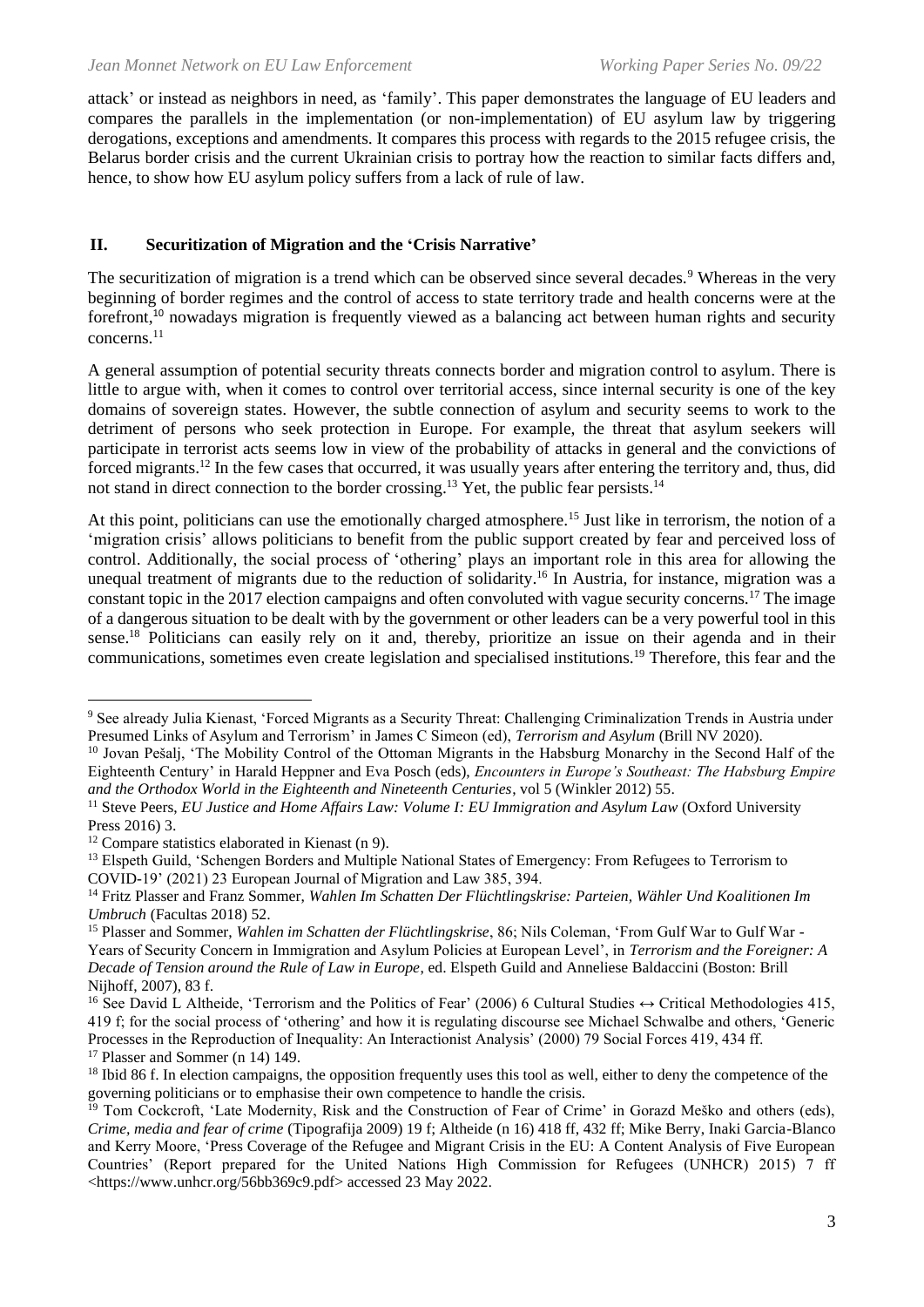demand to deal with the perceived security threat by the electorate can cause the encroachment on individual rights, which otherwise would not find broad public support. 20

Especially, the term 'crisis' has proven itself as an effective tool here, since it is a very wide term without any defined legal meaning in most jurisdictions, and it has, thus, become a frequently used term.<sup>21</sup> The various existing understandings, usually refer to some sort of danger that must be urgently addressed.<sup>22</sup> In addition, the term 'mass influx' is only vaguely defined in legal instruments and, hence, has a similar quality as 'crisis'. There is no clear definition, e.g. at which number of asylum applications a situation arises to a 'mass influx'. ExCom Conclusion 100, for example, attempts a definition of mass influx and characterises it by considerable numbers of people arriving over an international border with a rapid rate of arrival and an inadequate absorption or response capacity in host States as well as individual asylum procedures that are unable to deal with the assessment of such large numbers.<sup>23</sup> Yet, this definition leaves open what constitutes a considerable number or a rapid rate and, therefore, does not give a clear-cut frame for when to apply these guidelines.<sup>24</sup> Hence, in a displacement crisis which causes increased asylum applications to Europe, politicians have a wide playing field with these terms. This seems to cause a particular challenge for the rule of law in this legal field, as is to be demonstrated in the chapters below.

A thorough semantic analysis of all statements and developments in media coverage of the three incidents covered would go beyond the scope of this working paper. For this reason, the next chapter is rather to be seen as a summary of the overall narrative attached to the three incidents as perceived by the author.<sup>25</sup>

#### **III. Comparison of Crisis Rhetoric**

#### **a. The European Migration Crisis 2015/16: "What if they are terrorists?"**

The security narrative as set out above picked up particularly after the terrorist attacks on 9/11, 2001. At that point the media landscape developed in a new manner and drastically influenced public perception and politics since then.<sup>26</sup> Similarly, media attention on migration has increased in new ways since 2015.<sup>27</sup> EUROSTAT shows that in 2015 and 2016, the EU received respectively approximately 1.2 million asylum applications.<sup>28</sup> Especially in autumn 2015, these persons arrived with a rapid rate and media attention was very much focused on these occurrences, including some dramatic pictures.<sup>29</sup>

<sup>20</sup> See Altheide (n 16) 417, 426 ff; Ruth Wodak, *The Politics of Fear: What Right-Wing Populist Discourses Mean* (Sage 2015) 5; Sonia Suchday, Amina Benkhoukha and Anthony F Santoro, 'Globalization and Media: A Mediator between Terrorism and Fear: A Post-9/11 Perspective' in Derek Chadee (ed), *Psychology of fear, crime, and the media: international perspectives* (Routledge, Taylor & Francis Group 2016) 107 ff.

<sup>21</sup> See Klaus Merten, 'Krise, Krisenmanagement und Krisenkommunikation' in Ansgar Thießen (ed), *Handbuch Krisenmanagement* (2nd edn, Springer VS 2014) 156.

<sup>22</sup> Arjen Boin, Magnus Ekengren and Mark Rhinard, *The European Union as Crisis Manager: Patterns and Prospects.* (Cambridge University Press 2013) 5.

<sup>&</sup>lt;sup>23</sup> UNHCR ExCom Conclusion No 100 (LV) 'Conclusion on International Cooperation and Burden and Responsibility Sharing in Mass Influx Situations' (2004).

<sup>&</sup>lt;sup>24</sup> See Alice Edwards, 'Temporary Protection, Derogation and the 1951 Refugee Convention' (2012) 13 Melbourne Journal of International Law 595, 603.

 $25$  Since two of the incidents are still ongoing and started fairly recently, analysis from communications sciences might be underway. For an analysis of media coverage in 2015/16 see Michael Haller, 'Die "Flüchtlingskrise" in den Medien: Tagesaktueller Journalismus zwischen Meinung und Information' (Otto Brenner Stiftung 2017). Berry, Garcia-Blanco and Moore (n 19).

<sup>&</sup>lt;sup>26</sup> See e.g. Altheide (n 16) 423 ff; Suchday, Benkhoukha and Santoro (n 20); Jennifer S Lerner and others, 'Effects of Fear and Anger on Perceived Risks of Terrorism: A National Field Experiment' (2003) 14 Psychological Science 144.  $27$  Plasser and Sommer (n 14) 140 ff.

<sup>28</sup> 'Annual Asylum Statistics' (n 2).

<sup>29</sup> See e.g. William Spindler, '2015: The Year of Europe's Refugee Crisis' (*UNHCR*, 8 December 2015)

<sup>&</sup>lt;https://www.unhcr.org/news/stories/2015/12/56ec1ebde/2015-year-europes-refugee-crisis.html> accessed 23 May 2022.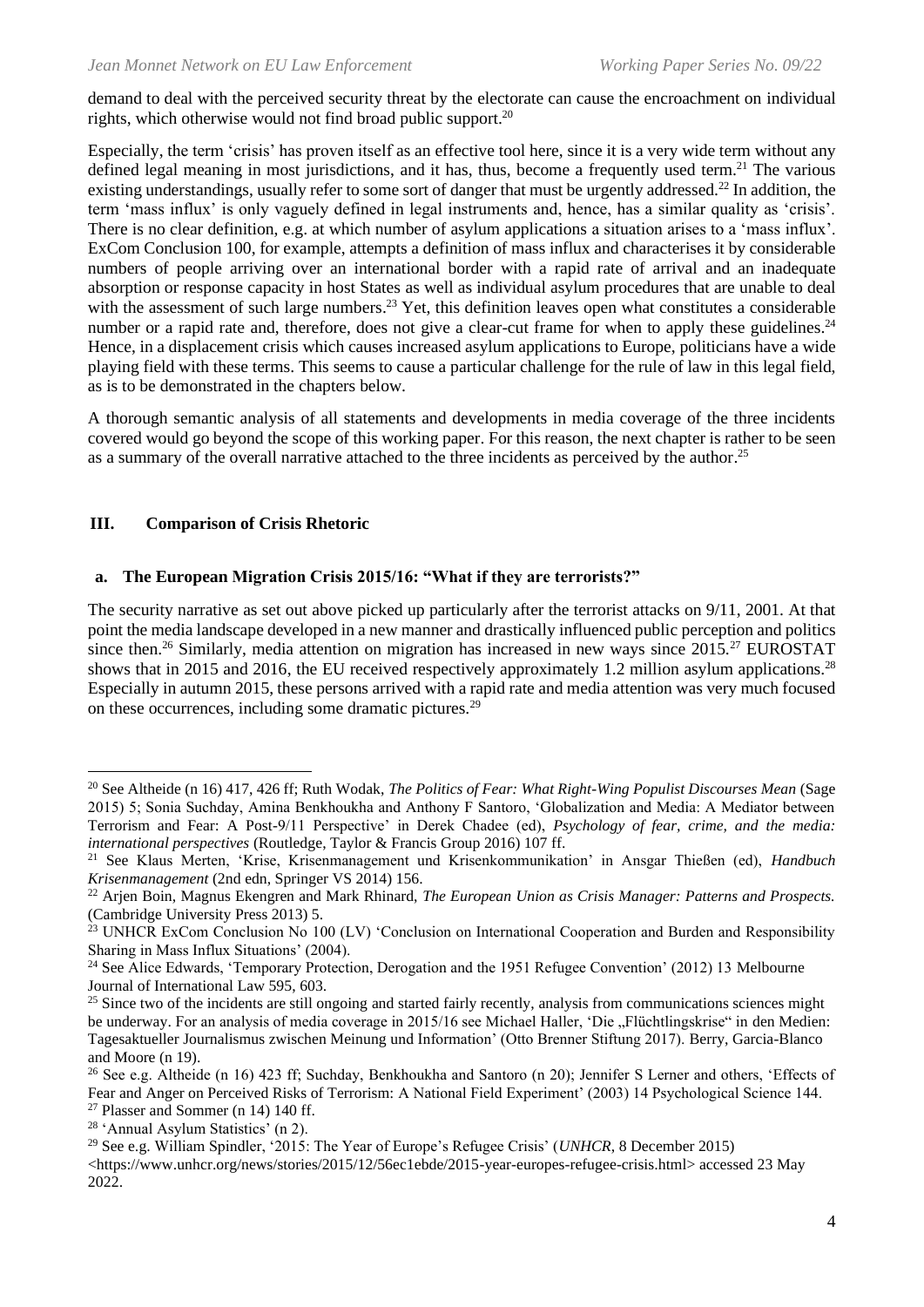The fear of security loss is only one of several attached to migration, which generally has an 'intimate relationship'<sup>30</sup> to fear.<sup>31</sup> However, it is particular regarding its influence on the law and its enforcement regarding the link to border controls as mentioned above.<sup>32</sup> For instance, *IPSOS* conducted a survey in 2017, which found that 59 percent of the persons interviewed thought that terrorists pretended to be refugees to enter their country.<sup>33</sup> Amongst other factors, this is connected the overly simplified way in which information on such incidents is disseminated.<sup>34</sup>

The focus on security rather than on humanitarian issues is also reflected on the EU level in the management of the 2015/16 Crisis. By way of example, a statement by (then) First Vice-President Frans Timmermans and Migration and Home Affairs Commissioner Dimitris Avramopoulos on 27 August 2015 shows this approach. It reads:

*The news of the 50 migrants found asphyxiated in the hull of a ship last night, and the lost souls of 20 or more migrants discovered abandoned in a truck on an Austrian highway today are frankly shocking. These are sinister, criminal acts, carried out by smugglers with no scruples whatsoever. (…)*

*The Commission put that European response on the table - from increasing our presence at sea, to cooperating with countries of origin and transit, to clamping down on smuggling networks, making returns more effective and implementing the recently adopted common EU asylum rules whilst showing solidarity with frontline countries – we have to address the issue from all angles. We already announced that further proposals will come soon.*<sup>35</sup>

There are many press releases and statements from that time and generally they emphasize the necessity to interject migrants at sea, to cooperate with countries of origin and transit, to fight smuggling networks and to make returns more effective as well as showing solidarity with 'frontline Member States. If attention is paid to the suffering of arriving persons, it is often in the context of pointing out the malice of smugglers. Although the entanglement of asylum with the terrorism theme and external border controls only fully fledged after the attacks in France in November 2015,<sup>36</sup> the Commission Opinion finding internal border closures in Germany and Austria legitimate already relied on the terrorism argument.<sup>37</sup> As set out in the section above this security narrative is often engaged with on the national level and, in particular, by right-wing populist politics.<sup>38</sup>

<sup>&</sup>lt;sup>30</sup> For the 'intimate relationship' of fear and terrorism see Suchday, Benkhoukha and Santoro (n 20) 98 ff.

<sup>31</sup> Magdalena Pöschl, 'Migration Und Mobilität' (2015) Gutachten für den 19 Österreichischen Juristentag Bd I/1 9 ff sets out these different fears with regards to Austria, including: (1) fear of poverty; (2) fear of infiltration by outer enemies (foreign-policy); (3) fear of security loss; (4) fear of foreign diseases or the exploitation of the health system; (5) financial fears; and (6) fear of 'otherness' (cultural perspective). For similar observations in Germany see Jürgen Bast, *Aufenthaltsrecht und Migrationssteuerung* (Mohr Siebeck 2011).

 $\frac{32}{33}$  See further Guild (n 13).<br> $\frac{33}{18}$  IPSOS  $\frac{1}{2}$  Global V

<sup>33</sup> IPSOS, 'Global Views on Immigration and the Refugee Crisis' (IPSOS 2017) 22, 24  $\langle$ https://www.ipsos.com/sites/default/files/ct/news/documents/2017-09/ipsos-global-advisor-immigration-refugeecrisis-slides\_0.pdf> accessed 23 May 2022; see also James Dennison and Andrew Geddes, 'OP-ED: Are Europeans Turning against Asylum Seekers and Refugees?' (*European Council on Refugees and Exiles (ECRE)*, 17 November 2017)  $\langle$ https://www.ecre.org/op-ed-are-europeans-turning-against-asylum-seekers-and-refugees/> accessed 23 May 2022. <sup>34</sup> Wodak (n 20) 12.

<sup>&</sup>lt;sup>35</sup> 'Statement by First Vice-President Frans Timmermans and Migration and Home Affairs Commissioner Dimitris Avramopoulos' (*European Commission*, 27 August 2015)

<sup>&</sup>lt;https://ec.europa.eu/commission/presscorner/detail/en/statement\_15\_5544> accessed 22 May 2022; see further 'Refugee Crisis' (*European Commission*, 9 September 2022)

<sup>&</sup>lt;https://ec.europa.eu/commission/presscorner/detail/en/ip\_15\_5596> accessed 22 May 2022.

<sup>&</sup>lt;sup>36</sup> As addressed e.g. in 'Remarks of Commissioner Dimitris Avramopoulos at the Press Conference on the Preparation of the 20 November JHA Council' (*European Commission*, 18 November 2015)

<sup>&</sup>lt;https://ec.europa.eu/commission/presscorner/detail/en/speech\_15\_6125> accessed 22 May 2022.

<sup>&</sup>lt;sup>37</sup> Commission, 'Opinion of 23.10.2015 on the necessity and proportionality of the controls at internal borders

reintroduced by Germany and Austria pursuant to Article 24(4) of Regulation No 562/2006 (Schengen Borders Code)' C (2015) 7100 final.

<sup>38</sup> See in detail Kienast (n 9).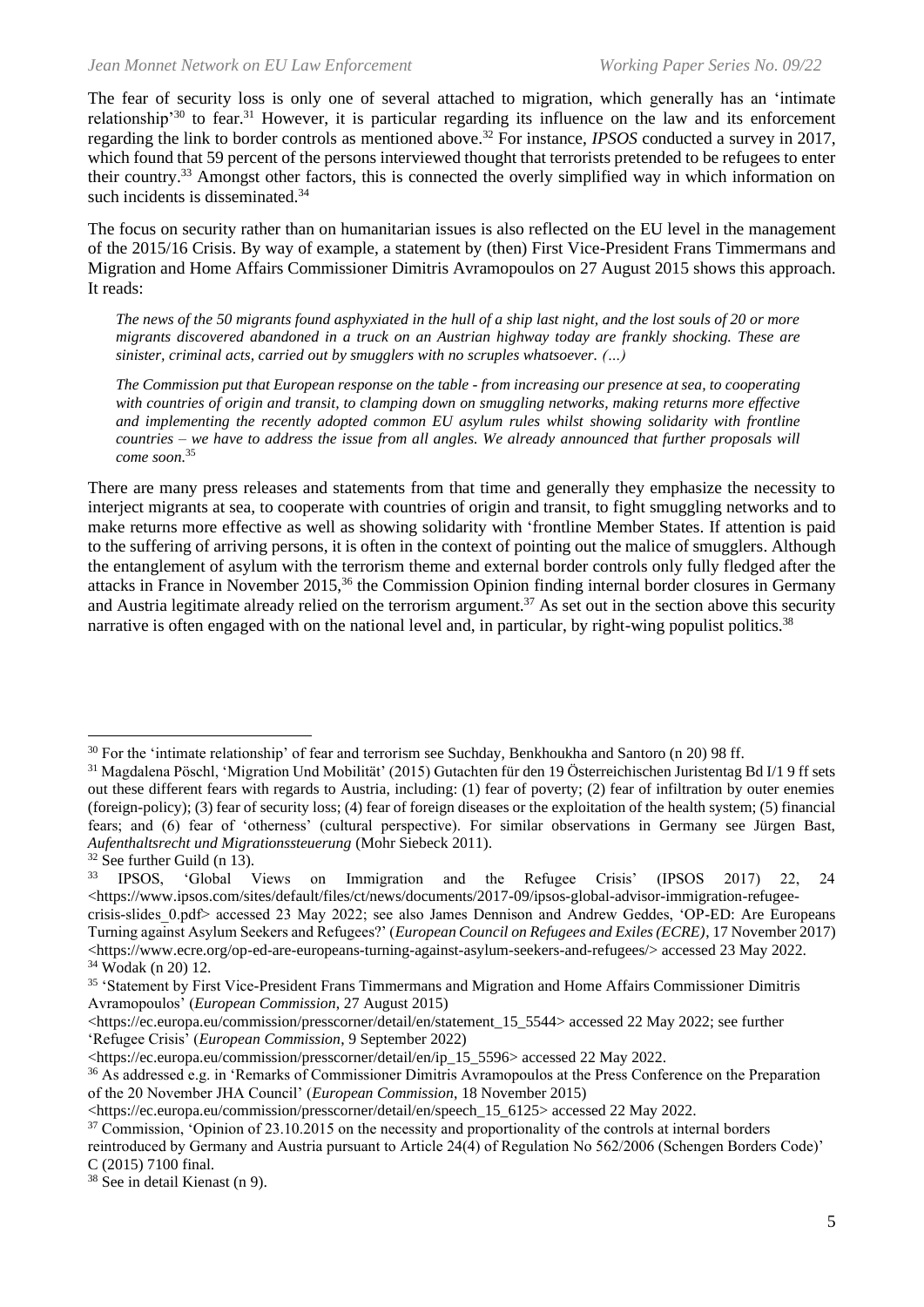#### **b. The Belarus Border Crisis 2021/22: "This is a new form of war, a hybrid attack!"**

Although there were several other incidents in which asylum applications rose again since spring 2016,<sup>39</sup> the ongoing Belarus Border Crisis since late 2021 highlights a particularly interesting aspect of the crisis narrative.<sup>40</sup> It was a humanitarian tragedy unfolding at the Belarusian border with Latvia, Lithuania and Poland, which caused these states to declare a national state of emergency. Migrants were deliberately brought there by the Lukashenko regime in order to put pressure on the affected member states and thus on the European Union. Since the respective Member States were determined not to give in to this intimidation attempt by the Belarus regime, these people were effectively caught between the borders without humanitarian assistance in European winter.<sup>41</sup>

However, the number of persons arriving to the EU borders with Belarus were not close to the 'mass influx' threshold that the EU experienced in 2015/16 with an estimated 50,000 attempts to cross the border.<sup>42</sup> Yet, the circumstances of their arrival, i.e. the intent of Belarus politics, made this situation into a crisis for EU leaders. The proposal for a Council Decision makes this clear with its opening sentence: '*The European Council Conclusions of 21 and 22 October 2021 underlined the EU's non-acceptance of any attempt by third countries to instrumentalise migrants for political purposes*.' 43

The new wording to describe this situation was particularly drastic, as it was called a 'hybrid attack'.<sup>44</sup> This spin leans on military jargon and, thus, again engages with the security narrative in the context of asylum.<sup>45</sup> Recital 5 of the proposal even states that the instrumentalization of protection seekers by Belarus constitutes a 'real threat' and endangers the security of the Union. Whether these assumptions correspond to the factual situation may be questioned. The language chosen implies the Commission's desire to legitimize its actions with a considerable negative impact on the people at the border by framing asylum seekers as a 'weapon' and emphasizing the exceptional nature and danger of its own situation.

#### **c. The Ukraine Refugee Crisis 2022 and ongoing: "We have to protect our European family!"**

The crisis at the Belarus' border was still ongoing at the outbreak of the war in Ukraine. Especially Poland, one of the primary countries of arrival for Ukrainians, has a much different approach to them leading to a schizophrenic situation at their border. On the Belarus site, refugees from the Middle East are fended off with all means. At the Ukrainian borders, humanitarian assistance is at the forefront.<sup>46</sup> A spokesperson for Poland's special services ministry has been asked on this situation and reportedly stated that the situation on the border

<sup>41</sup> Madeline Roache (n 4); Florian Hassel, 'Polen und Belarus: Tote im Grenzgebiet' (*Süddeutsche.de*, 9 December 2021) <https://www.sueddeutsche.de/politik/belarus-polen-1.5484464> accessed 22 May 2022; Balkan Investigative Reporting Network, 'Polish Forest Full of Fear' <https://balkaninsight.com/polish-forests/> accessed 23 May 2022. <sup>42</sup> According to Izabela Surwillo and Veronika Slakaityte, 'Fortifying the EU's Eastern Border Countering Hybrid Attacks from Belarus | DIIS' <https://www.diis.dk/en/research/fortifying-the-eus-eastern-border-countering-hybridattacks-from-belarus> accessed 22 May 2022 there were ca 50,000 irregular attempts to cross the border from Belarus between August 2021 and March 2022. Similar numbers are listed in Commission, 'Proposal for a Council Decision on provisional emergency measures for the benefit of Latvia, Lithuania and Poland' COM (2021) 752 final, 2. <sup>43</sup> Commission, 'Proposal for a Council Decision on provisional emergency measures for the benefit of Latvia,

<sup>39</sup> 'Asylum Quarterly Report' (23 March 2022) <https://ec.europa.eu/eurostat/statistics-

explained/index.php?title=Asylum\_quarterly\_report> accessed 22 May 2022.

 $40$  See already Julia Kienast, '"Krise" an der belarussischen Grenze und wie die Kommission das Feuer weiter anfacht' (*Blog Asyl*, 16 February 2022) <https://www.blogasyl.at/2022/02/krise-an-der-belarussischen-grenze-und-wie-diekommission-das-feuer-weiter-anfacht/> accessed 23 May 2022.

Lithuania and Poland' COM (2021) 752 final, 1. <sup>44</sup> Commission, 'Proposal for a Council Decision on provisional emergency measures for the benefit of Latvia, Lithuania and Poland' COM (2021) 752 final.

<sup>45</sup> See Agata Kleczkowska, 'What Does the "Hybrid Attack" Carried out by Belarus against the EU Borders Mean in Reality? An International Law Perspective' (*EJIL: Talk!*, 13 December 2021) <https://www.ejiltalk.org/what-does-thehybrid-attack-carried-out-by-belarus-against-the-eu-borders-mean-in-reality-an-international-law-perspective/> accessed 23 May 2022.

<sup>46</sup> Amandas Ong and Nils Adler, 'Worlds Apart: 24 Hours with Two Refugees in Poland' (22 May 2022) <https://www.aljazeera.com/features/2022/5/22/worlds-apart-24-hours-with-two-refugees-in-poland> accessed 23 May 2022.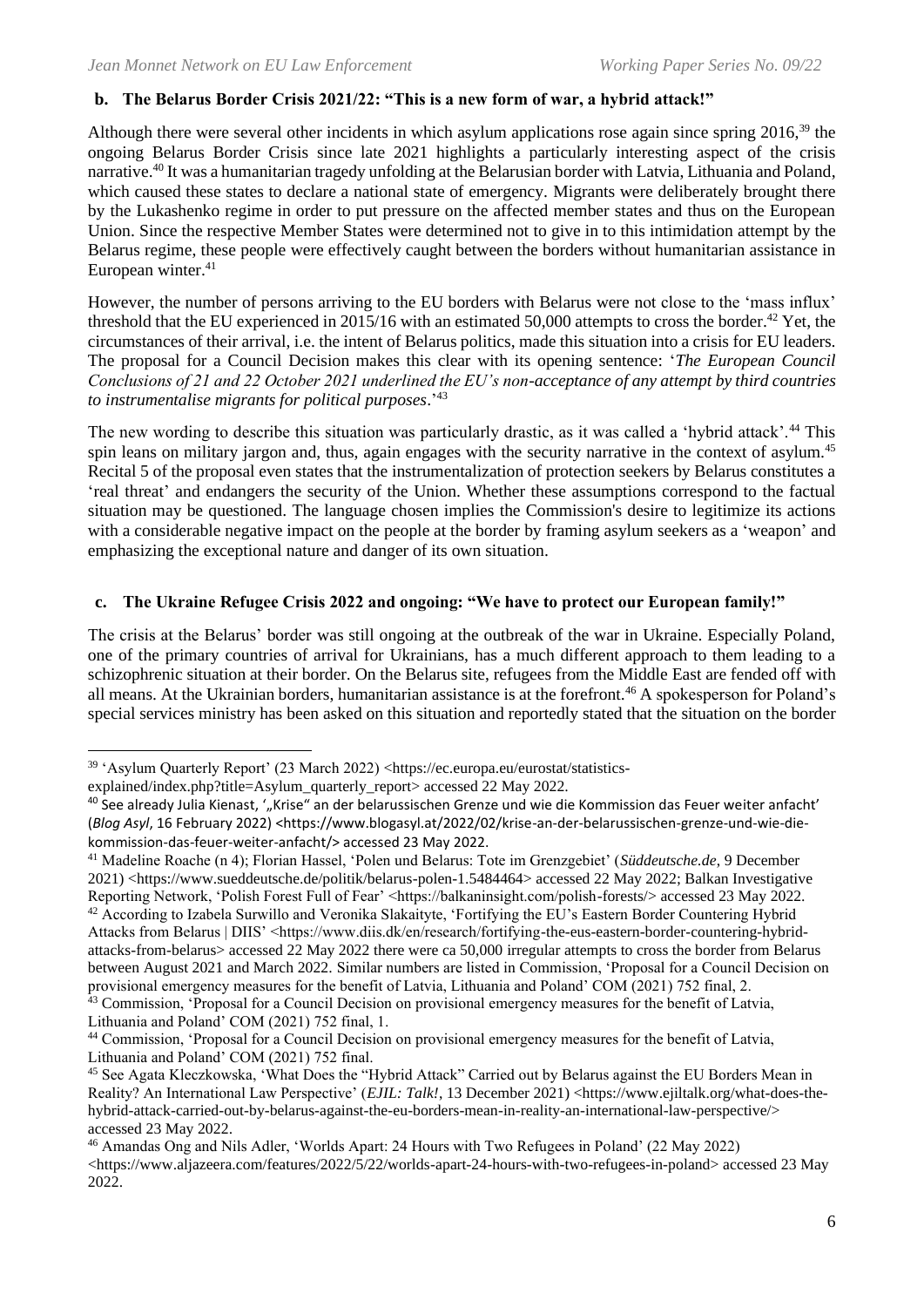with Belarus is 'an artificial migratory movement created by Lukashenko's regime and orchestrated by Belarusian services' and that it cannot be compared to 'the movement of those fleeing from war waged by Russia against Ukraine.'<sup>47</sup>

Accordingly, European politicians surprised many observers of EU migration and asylum policy in early March 2022.<sup>48</sup> With the Russian invasion of Ukraine,<sup>49</sup> the winds completely changed from the Belarusian border crisis. Although the number of displaced reaching the EU border certainly qualifies as a 'mass influx' – with 6.5 million people having fled Ukraine so far and a majority of them to Europe<sup>50</sup> – the securitization narrative remained silenced, and the fortification approach was foregone.

Instead, the narrative of solidarity with 'people like us', our European family, good people, our neighbors and similar notions shaped the public discourse.<sup>51</sup> For example, a Polish high official stated that the different approach was due to the large Ukrainian diaspora already living and working in Poland and the strong cultural connection. He also noted that the Ukrainians were trying to show more European values in an effort to integrate better, which he did not perceive with refugees from the Middle East and Africa. <sup>52</sup> This and further statements by European politicians painted a picture of deliberate discrimination or – from the perspective of Ukrainians – preferential treatment of refugees with European origin. $53$ 

#### **IV. Parallels in Law**

#### **a. The European Migration Crisis 2015/16: Collapse of the CEAS**

The Common European Asylum System (CEAS), and within it the Dublin system, have been criticized for its unfair distribution mechanism even before 2015. However, at that point the Dublin mechanism had been declared as 'dead' by experts, <sup>54</sup> Member States at the beginning of popular migration routes simply let the arriving migrants pass on to the North and a 'race to the bottom' with respect to reception conditions and procedures just fuelled this dynamic.<sup>55</sup>

<sup>49</sup> 'Timeline: The Events Leading up to Russia's Invasion of Ukraine' (n 5).

<sup>52</sup> 'Poland Ready to Take More Ukrainians, Deputy PM Says' (*POLITICO*, 28 March 2022)

<https://www.politico.eu/article/poland-ready-to-take-more-ukrainians-deputy-pm-says/> accessed 22 May 2022. <sup>53</sup> Julia Kienast, Nikolas Feith Tan and Jens Vedsted-Hansen, 'Preferential, Differential or Discriminatory? EU Protection Arrangements for Persons Displaced from Ukraine' (*Asile*, 27 April 2022)

<sup>47</sup> 'Poland's Two Very Different Borders' (*POLITICO*, 14 April 2022) <https://www.politico.eu/article/poland-twovery-different-borders-ukraine-belarus-war-refugees/> accessed 9 May 2022.

<sup>48</sup> Amongst many commentators, see in particular Meltem Ineli-Ciger, '5 Reasons Why: Understanding the Reasons behind the Activation of the Temporary Protection Directive in 2022 – EU Immigration and Asylum Law and Policy' (*EU Immigration and Asylum Law and Policy*) <https://eumigrationlawblog.eu/5-reasons-why-understanding-thereasons-behind-the-activation-of-the-temporary-protection-directive-in-2022/> accessed 7 March 2022.

<sup>50</sup> See UNHCR, 'Ukraine Refugee Situation' (*Operational Data Portal*) <https://data2.unhcr.org/en/situations/ukraine> accessed 22 May 2022.

<sup>51</sup> Joshua Berlinger, 'Does the Ukraine Exodus Reveal a "Shocking Distinction" on Refugees?' (*euronews*, 1 March 2022) <https://www.euronews.com/2022/03/01/does-the-ukraine-exodus-reveal-a-shocking-distinction-on-refugees-insome-parts-of-the-eu> accessed 22 May 2022.

 $\lt$ https://www.asileproject.eu/preferential-differential-or-discriminatory-eu-protection-arrangements-for-personsdisplaced-from-ukraine/> accessed 22 May 2022.

<sup>54</sup> Compare e.g. Constantin Hruschka, 'Dublin Is Dead! Long Live Dublin! The 4 May 2016 Proposal of the European Commission – EU Immigration and Asylum Law and Policy' (*EU Immigration and Asylum Law and Policy*) <http://eumigrationlawblog.eu/dublin-is-dead-long-live-dublin-the-4-may-2016-proposal-of-the-european-

commission/> accessed 23 May 2022; Marcello Di Filippo, 'Dublin "Reloaded" or Time for Ambitious Pragmatism?' (*EU Immigration and Asylum Law and Policy*) <http://eumigrationlawblog.eu/dublin-reloaded/> accessed 23 May 2022; Hungarian Helsinki Committee, 'Summary of Bans on/Stopping of Dublin Returns to Hungary - 2016'

<sup>&</sup>lt;http://www.helsinki.hu/wp-content/uploads/Summary-bans-Dublin-transfers.pdf> accessed 23 May 2022. <sup>55</sup> See e.g. Vladislava Stoyanova and Eleni Karageorgiou (eds), *The New Asylum and Transit Countries in Europe* 

*during and in the Aftermath of the 2015/2016 Crisis* (Brill Nijhoff 2018); Jens Vedsted-Hansen, 'Reception Conditions as Human Rights: Pan-European Standard or Systemic Deficiencies?' in Vincent Chetail, Philippe De Bruycker and Francesco Maiani (eds), *Reforming the Common European Asylum System: The New European Refugee Law*, vol 39 (Brill Nijhoff 2016).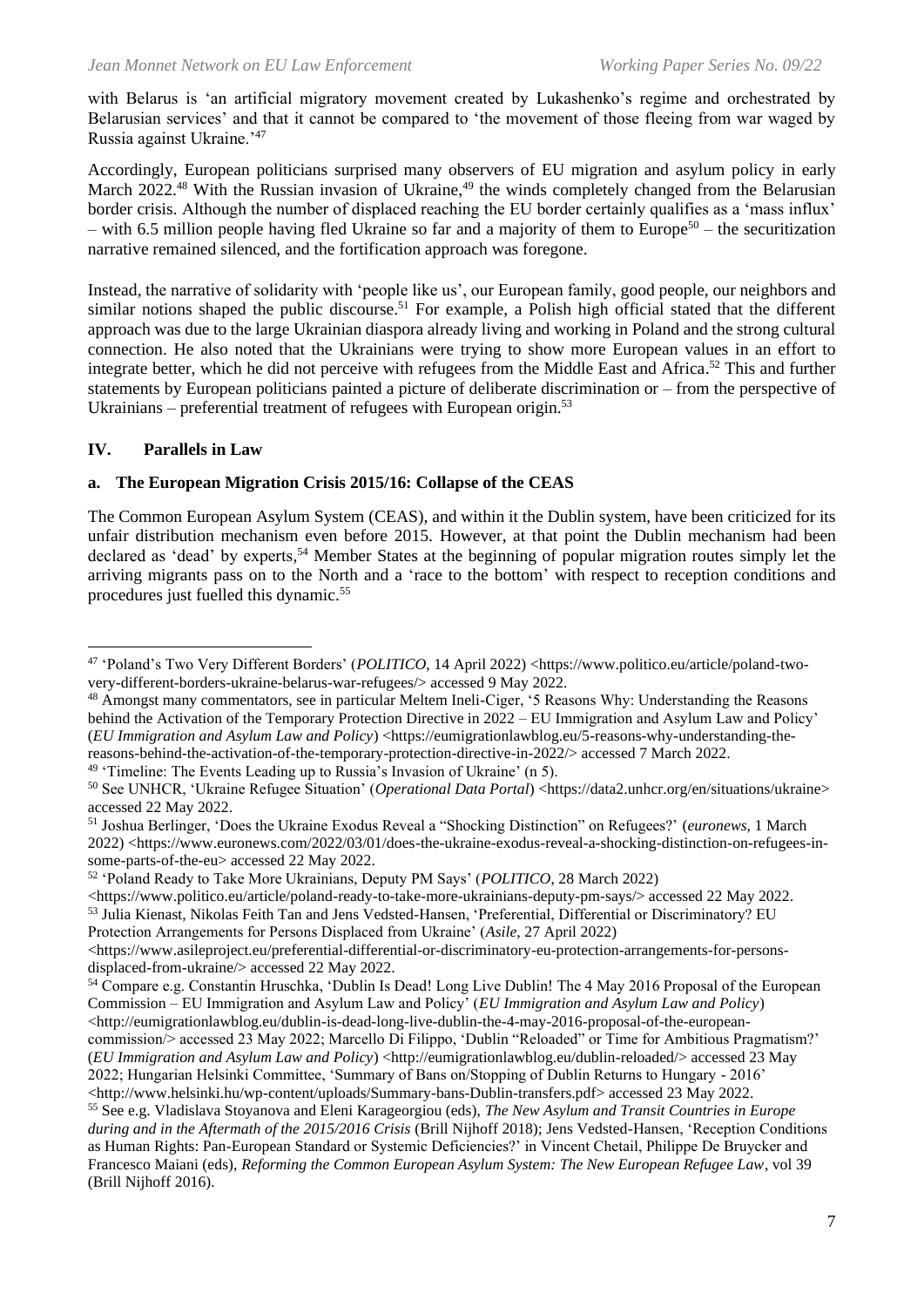The Commission's main response in 2015/16 was the 'European Agenda on Migration',<sup>56</sup> which included several legal proposals and operational measures. These can be categorized according the management of the Crisis internally, securing the external border, and cooperation on the international level.

For internal crisis management, a relocation mechanism was introduced to assist Italy and Greece,<sup>57</sup> including the establishment of 'hotspots'<sup>58</sup> and the proposal to develop a genuine European Union Agency for Asylum (EAA).<sup>59</sup> For the reform of the CEAS, a total of seven proposals were made to tackle the seemingly irreconcilable division of the EU on the topic of asylum.<sup>60</sup> Most importantly these proposals include a common procedure,<sup>61</sup> uniform standards of protection and rights<sup>62</sup> and the harmonisation of reception conditions<sup>63</sup> – i.a. by casting the provisions in the form of regulations instead of directives. In October 2019, the European Commission states that *'[t]here was real progress towards a preliminary agreement on five of the seven proposals. But a majority of Member States insisted on a package approach, so a way forward needs to be found on key elements of the Dublin Regulation and the Asylum Procedure Regulation.'*<sup>64</sup> In 2022, the reform of the CEAS is still not achieved, although major steps have been taken in the legislative path of the proposals, including the additional proposals and further amendments to the 2016 proposals.<sup>65</sup>

For the safeguarding of the external borders more progress could be made. The Commission proposed the establishment of a new European Border and Coast Guard (EBCG) already working since October 2016.<sup>66</sup> Moreover, several sea operations were launched.<sup>67</sup> The focus in the external borders control relied on

<sup>60</sup> Commission, 'Completing the reform of the Common European Asylum System: towards an efficient, fair and humane asylum policy' (Press release, 13 July 2016) IP/16/2433.

<sup>61</sup> Commission, 'Proposal for a Regulation of the European Parliament and of the Council establishing a common procedure for international protection in the Union and repealing Directive 2013/32/EU' COM (2016) 467.

<sup>62</sup> Commission, 'Proposal for a Regulation of the European Parliament and of the Council on standards for the qualification of third-country nationals or stateless persons as beneficiaries of international protection, for a uniform status for refugees or for persons eligible for subsidiary protection and for the content of the protection granted and amending Council Directive 2003/109/EC of 25 November 2003 concerning the status of third-country nationals who are long-term residents' COM(2016) 466 final.

<sup>63</sup> Commission, 'Proposal for a Directive of the European Parliament and of the Council laying down standards for the reception of applicants for international protection (recast)' COM (2016) 465 final.

<sup>64</sup> Commission, 'Progress Report on the Implementation of the European Agenda on Migration" (Communication) COM (2019) 481 final 18.

<sup>65</sup> Compare progress on 'Migration and Asylum Package: New Pact on Migration and Asylum Documents Adopted on 23 September 2020' (*European Commission*) <https://ec.europa.eu/info/publications/migration-and-asylum-packagenew-pact-migration-and-asylum-documents-adopted-23-september-2020\_en> accessed 22 May 2022.

<sup>66</sup> Regulation (EU) 2016/1624 of 14 September 2016 of the European Parliament and of the Council on the European Border and Coast Guard and amending Regulation (EU) 2016/399 of the European Parliament and of the Council and repealing Regulation (EC) 863/2007 of the European Parliament and of the Council, Council Regulation (EC) 2007/2004 and Council Decision 2005/267/EC [2016] OJ L 251/1; the legal basis for the EBCG was again renewed with Regulation (EU) 2019/1896 of the European Parliament and of the Council of 13 November 2019 on the European Border and Coast Guard and repealing Regulations (EU) No 1052/2013 and (EU) 2016/1624 [2019] OJ L 295/1.

<sup>67</sup> Council Decision (CFSP) 2015/778 of 18 May 2015 on a European Union military operation in the Southern Central Mediterranean (EUNAVFOR MED) [2015] OJ L 122/31; Council Decision (CFSP) 2015/1926 of 26 October 2015

<sup>56</sup> Commission, 'A European Agenda on Migration' (Communication) COM (2015) 240 final.

<sup>57</sup> Council Decision (EU) 2015/1523 of 14 September 2015 establishing provisional measures in the area of international protection for the benefit of Italy and of Greece [2015] OJ L 239/146; Council Decision (EU) 2015/1601 of 22 September 2015 establishing provisional measures in the area of international protection for the benefit of Italy and Greece [2015] OJ L 248/80; Commission, 'Proposal for a Council Decision establishing provisional measures in the area of international protection for the benefit of Italy, Greece and Hungary' COM (2015) 451 final.

<sup>&</sup>lt;sup>58</sup> Commission, 'Progress Report on the Implementation of the hotspots in Greece' (Communication) COM (2015) 678 final; Commission, 'Progress Report on the Implementation of the hotspots in Italy' (Communication) COM (2015) 679 final.

<sup>59</sup> Regulation (EU) 439/2010 of 19 May 2010 of the European Parliament and of the Council establishing a European Asylum Support Office (EASO) [2010] OJ L 132/11; Commission, 'Proposal for a Regulation of the European Parliament and of the Council on the European Union Agency for Asylum and repealing Regulation (EU) No 439/2010' COM (2016) 271 final (EAA); Commission, 'Amended proposal for a Regulation of the European Parliament and of the Council on the European Union Agency for Asylum and repealing Regulation (EU) No 439/2010' COM(2018) 633 final.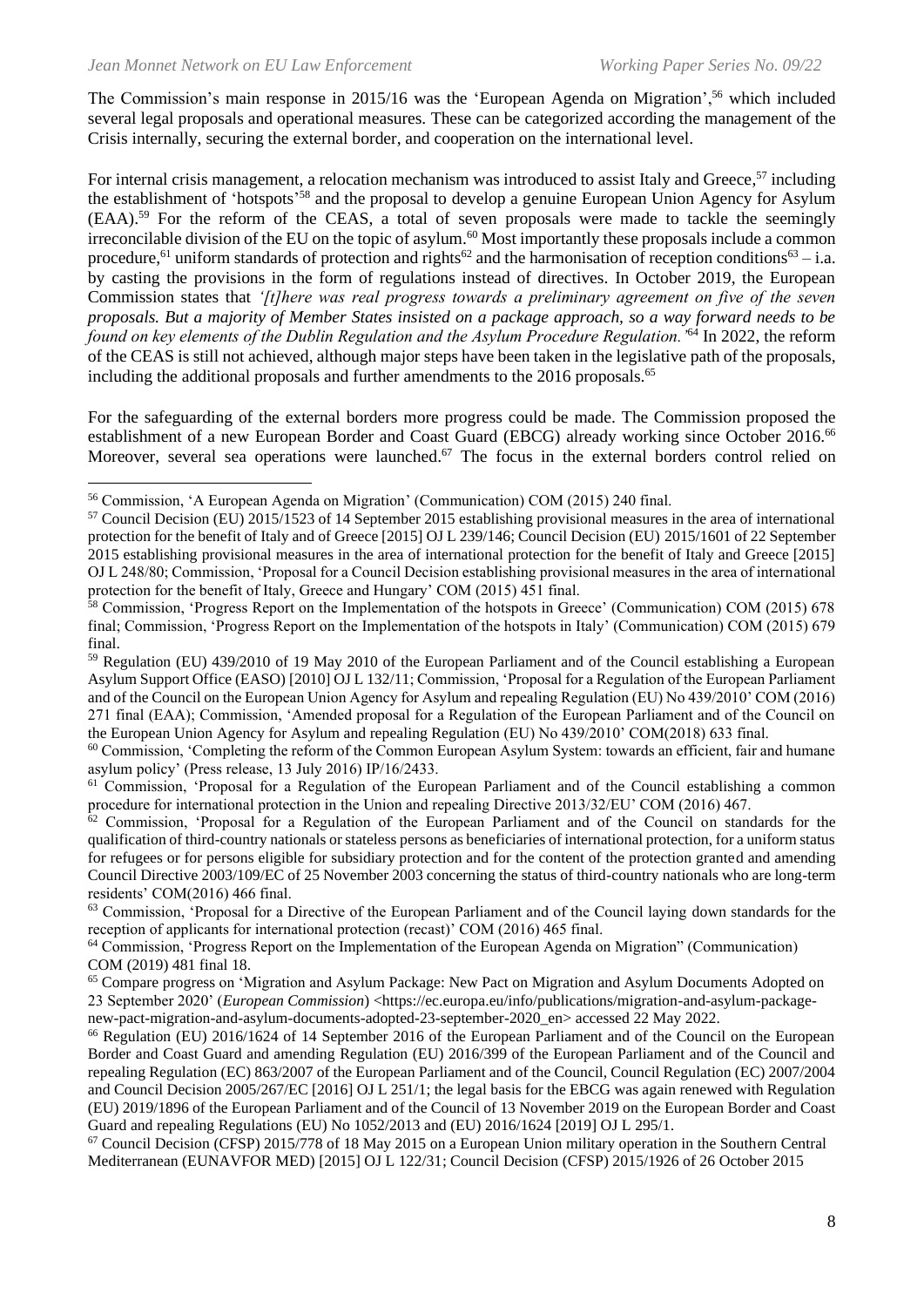combating migrant smuggling on the basis of the 'EU Action Plan against Migrant Smuggling'. <sup>68</sup> Europol set this combat as a priority<sup>69</sup> and the EU established a comprehensive data collection system.<sup>70</sup>

The most impactful measure to reduce the number of arrivals, however, was the negotiation of the EU-Turkey Statement.<sup>71</sup> Under this agreement, Turkey would prevent new arrivals by land and sea and take back all persons crossing irregularly from Turkey into Greek islands – in return, for substantial financial aid, a resettlement scheme for Syrians from Turkey.<sup>72</sup> Furthermore, a proposal for a resettlement programme was introduced to allow refugees qualifying for protection and waiting at the borders a legal and safe way to

 $70$  See Chris Jones, 'Data Protection, Immigration Enforcement and Fundamental Rights: What the EU's Regulations on Interoperability Mean for People with Irregular Status' (Statewatch and PICUM 2019) <https://picum.org/wpcontent/uploads/2019/11/Data-Protection-Immigration-Enforcement-and-Fundamental-Rights-Full-Report-EN.pdf> accessed 23 May 2022. Commission, 'Proposal for a Regulation of the European Parliament and of the Council on the establishment of 'Eurodac' for the comparison of fingerprints for the effective application of [Regulation (EU) No 604/2013 establishing the criteria and mechanisms for determining the Member State responsible for examining an application for international protection lodged in one of the Member State by a third-country national or a stateless person], for identifying an illegally staying third-country national or stateless person and on requests for the comparison with Eurodac data by Member States' law enforcement authorities and Europol for law enforcement purposes (recast) COM (2016) 272 final; Regulation (EU) No 1052/2013 of 22 October 2013 of the European Parliament and of the Council establishing the European Border Surveillance System (Eurosur) [2016] OJ L 295/11; Regulation (EU) 2018/1240 of the European Parliament and of the Council of 12 September 2018 establishing a European Travel Information and Authorisation System (ETIAS) and amending Regulations (EU) No 1077/2011, (EU) No 515/2014, (EU) 2016/399, (EU) 2016/1624 and (EU) 2017/2226 [2018] OJ L 236/1; Regulation (EU) 2017/2226 of the European Parliament and of the Council of 30 November 2017 establishing an Entry/Exit System (EES) to register entry and exit data and refusal of entry data of third-country nationals crossing the external borders of the Member States and determining the conditions for access to the EES for law enforcement purposes, and amending the Convention implementing the Schengen Agreement and Regulations (EC) No 767/2008 and (EU) No 1077/2011 [2017] OJ L 327/20; Regulation (EU) 2019/817 of the European Parliament and of the Council of 20 May 2019 on establishing a framework for interoperability between EU information systems in the field of borders and visa and amending Regulations (EC) No 767/2008, (EU) 2016/399, (EU) 2017/2226, (EU) 2018/1240, (EU) 2018/1726 and (EU) 2018/1861 of the European Parliament and of the Council and Council Decisions 2004/512/EC and 2008/633/JHA [2019] OJ L 135/27; Regulation (EU) 2019/818 of the European Parliament and of the Council of 20 May 2019 on establishing a framework for interoperability between EU information systems in the field of police and judicial cooperation, asylum and migration and amending Regulations (EU) 2018/1726, (EU) 2018/1862 and (EU) 2019/816 [2019] OJ L 135/85.

amending Decision (CFSP) 2015/778 on a European Union military operation in the Southern Central Mediterranean (EUNAVFOR MED) [2015] OJ L 281/13; Council Decision (CFSP) 2020/471 of 31 March 2020 repealing Decision (CFSP) 2015/778 on a European Union military operation in the Southern Central Mediterranean (EUNAVFOR MED Operation Sophia); Council Decision (CFSP) 2020/472 of 31 March 2020 on a European Union military operation in the Mediterranean (EUNAVFOR MED Operation Irini).

<sup>68</sup> Commission, 'EU Action Plan against Migrant Smuggling (2015 – 2020)' (Communication) COM (2015) 285 final. <sup>69</sup> Europol, 'Europol Launches the European Migrant Smuggling Centre' (Press Release, 22 February 2016) <https://www.europol.europa.eu/newsroom/news/europol-launches-european-migrant-smuggling-centre> accessed 20 May 2022.

<sup>71</sup> 'EU-Turkey Statement (Press Release)' (*European Council – Council of the European Union*, 18 March 2016)  $\langle$ http://www.consilium.europa.eu/en/press/press-releases/2016/03/18/eu-turkey-statement/> accessed 23 May 2022.  $72$  Commission, 'Recommendation of 15.12.2015 for a voluntary humanitarian admission scheme with Turkey' C (2015) 9490.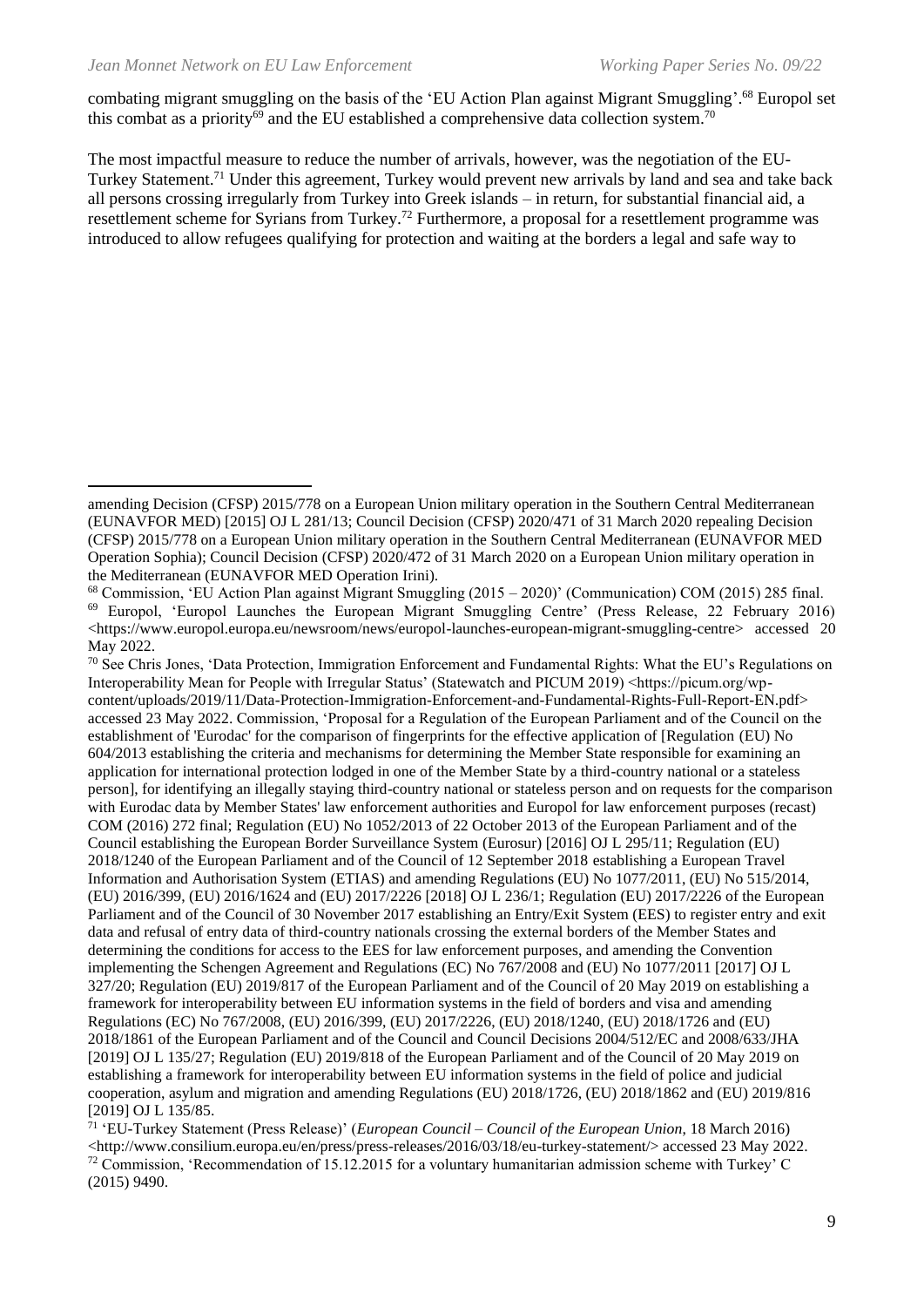asylum in the EU.<sup>73</sup> To prevent further migration movements to the EU, a Trust Fund for Africa with  $\epsilon$  4.5 billion<sup>74</sup> and a partnerships with third countries<sup>75</sup> were sought.

In conjunction, the proposals and measures show that most efforts were oriented towards the enforcement of external border controls and the combat of migrant smuggling. Furthermore, the EU targeted a balance of burdens amongst Member States and reduce secondary migration under the umbrella of solidarity.<sup>76</sup> Most certainly, they rather constituted a reform attempt of the CEAS instead of targeted emergency measures.

#### **b. The Belarus Border Crisis 2021/22: Enhanced fortification at the Border**

As set out above, the Commission called the arrivals of the migrants at the EU border a 'hybrid attack' in its proposal to the Council for a decision on provisional emergency measures for Latvia, Lithuania, and Poland under Article 78(3) TFEU.<sup>77</sup> And what to do if one finds themselves under attack, some sort of war seemingly? Fortification constitutes a long-proven measures of defence. This was also the response at the Polish border to Belarus. Push backs, surveillance technology and physical barriers were engaged to secure the EU's Eastern border. 78

In contrast, the emergency measures under Article 78(3) TFEU back in 2015 for Italy and Greece looked very different as recalled in the section above. The relocation of up to 160,000 protection seekers from particularly affected states was amongst the chosen means back then. This would have been a viable path in view of the Belarus situation too – especially since there remains a pensum of unfulfilled quotas from 2015.<sup>79</sup>

The proposal for the Belarus border crisis, however, provides for various deviations from current law legitimizing fortification measures of the affected Member States.<sup>80</sup> It foresees a registration period up to four weeks and exclusively at designated registration points at the border.<sup>81</sup> It also provides that contested border procedures may be conducted with regard to, both, the responsibility and the merits of the applications

<sup>77</sup> Commission, 'Proposal for a Council Decision on provisional emergency measures for the benefit of Latvia,

<sup>&</sup>lt;sup>73</sup> European Council, 'Conclusions of the Representatives of the Governments of the member states meeting within the Council on resettling through multilateral and national schemes 20 000 persons in clear need of international protection' (Conclusions) Council Doc 11130/15, 22 July 2015; Commission, 'Proposal for a Regulation of the European Parliament and of the Council establishing a Union Resettlement Framework and amending Regulation (EU) No 516/2014 of the European Parliament and the Council' COM (2016) 468 final.

 $74$  Commission, 'Decision of 20.10.2015 on the establishment of a European Union Emergency Trust Fund for stability and addressing root causes of irregular migration and displaced persons in Africa' C (2015) 7293 final. Critical hereof are Carling and Talleraas (n 40) 30 ff.

<sup>75</sup> Commission, 'On establishing a new Partnership Framework with third countries under the European Agenda on Migration' (Communication) COM (2016) 385 final.

<sup>&</sup>lt;sup>76</sup> For a broader and critical overview on the EU's responses see Sergio Carrera and others, 'The EU's Response to the Refugee Crisis: Taking Stock and Setting Policy Priorities' (Centre for European Policy Studies 2015) 20.

Lithuania and Poland' COM (2021) 752 final.

<sup>78</sup> Surwillo and Slakaityte (n 42).

<sup>79</sup> Council Decision (EU) 2015/1601 of 22 September 2015 establishing provisional measures in the area of international protection for the benefit of Italy and Greece (2015) OJ L 248/80*;* United Nations High Commissioner for Refugees, 'UNHCR Calls for the EU Relocation Scheme to Continue' (*UNHCR*)

<sup>&</sup>lt;https://www.unhcr.org/news/press/2017/9/59ca64354/unhcr-calls-eu-relocation-scheme-continue.html> accessed 22 May 2022.

<sup>80 &#</sup>x27;Joint Statement: Call on the EU: Restore Rights and Values at Europe's Borders | European Council on Refugees and Exiles (ECRE)' <https://ecre.org/joint-statement-call-on-the-eu-restore-rights-and-values-at-europes-borders/> accessed 23 May 2022; 'EU Eastern Borders: Commission Emergency Proposal Comes Under Fire, MEPs Visit Rights-Free Border Zone, Supreme Court Rules on Polish Media Ban | European Council on Refugees and Exiles (ECRE)' (21 January 2022) <https://ecre.org/eu-eastern-borders-commission-emergency-proposal-comes-under-fire-meps-visitrights-free-border-zone-supreme-court-rules-on-polish-media-ban/> accessed 23 May 2022.

 $81$  Currently, registration has to take place within three working days at the competent authority or six working days if the application was lodged with an authority that is not competent, according to Article 6 APD. See Directive 2013/32/EU of 26 June 2013 of the European Parliament and of the Council on common procedures for granting and withdrawing international protection (recast) [2013] OJ L 180/60 (Asylum Procedures Directive, APD).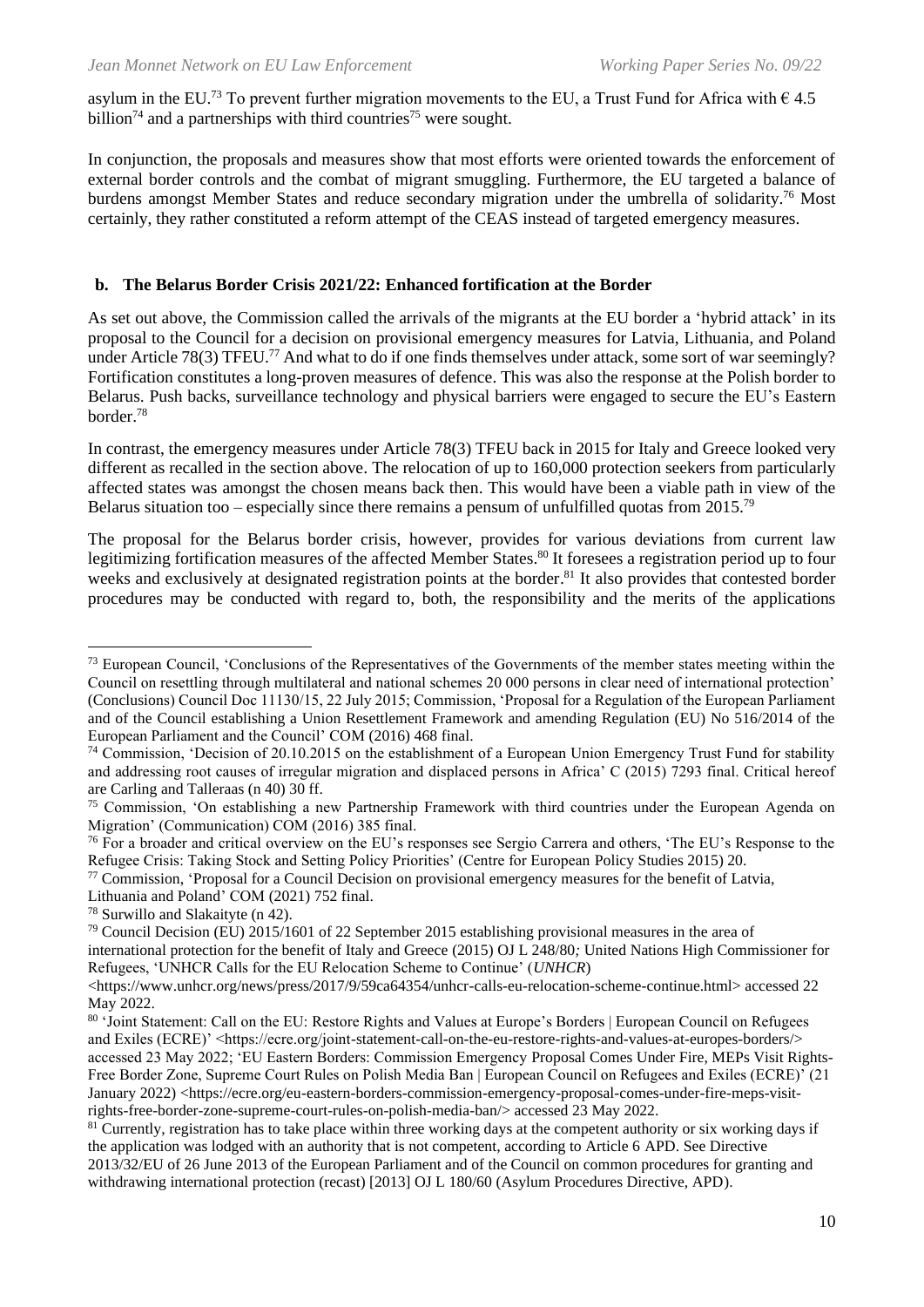concerned<sup>82</sup> and allows for applicants to be held at the border for up to 16 weeks. During this period, both the first instance procedure and any appeals would be settled. At the same time, the automatic suspensive effect of appeals or the right of residence would be limited during the appeal period. The emergency measures would also allow for a lower standard of material benefits than Articles 17 and 18 of the Reception Conditions Directive.<sup>83</sup> Admittedly, even these low standards would have been an improvement on the reality at the Belarusian border, since the reception conditions were not upheld.<sup>84</sup>

Moreover, this proposal disregards the critical stance of Members of the European Parliament on related proposals in the 'New Pact', which are still under negotiation.<sup>85</sup> The European Parliament's Committee on Civil Liberties, Justice and Home Affairs only published its first reading amendments to the related drafts that contain numerous comments regarding the envisaged border procedures.

In addition, in December 2021, the Commission sent further proposals for an amendment to the Schengen Borders Code<sup>86</sup> and a related permanent emergency mechanism for the 'instrumentalization' of migrants<sup>87</sup> into the ordinary legislative procedure. This suggestion of a general regulation largely coincides with that for the emergency measures in favour of Latvia, Lithuania and Poland, but would make such emergency measures permanently available. It is therefore questionable to what extent the exceptional nature of the measures would remain.

## **c. The Ukraine Refugee Crisis 2022 and ongoing: Temporary Protection Regime**

As stated above, although the Belarus border crisis was still ongoing when Russia invaded Ukraine on 24 February 2022,<sup>88</sup> the reaction to the new 'refugee crisis' could not have been more different. For the first time since its entering into force in 2001, the Temporary Protection Directive was activated to receive Ukrainians on a group basis. <sup>89</sup>

The implementing Council Decision meant that EU borders would be kept open to those falling under its scope: Ukrainian nationals living in Ukraine at the time, those covered by international protection in Ukraine at the time and their families.<sup>90</sup> Although this process did not go without difficulties, as e.g. instances of discrimination at the border have been reported,<sup>91</sup> it was an outstanding new path for the EU and its Member States as a reaction to mass displacement.

instrumentalisation in the field of migration and asylum' COM (2021) 890 final.

<sup>&</sup>lt;sup>82</sup> PRO ASYL, 'The "New Pact": new border procedures, more detention, no solution to old problems' (PRO ASYL 2020) <https://www.proasyl.de/material/the-new-pact-new-border-procedures-more-detention-no-solution-to-oldproblems/> accessed 23 May 2022. This is de lege lata only permitted under limited conditions, especially with regard to the merits (cf. Art 31 $(8)$  and 41 $(1)$  APD).

<sup>83</sup> Directive 2013/33/EU of the European Parliament and of the Council of 26 June 2013 laying down standards for the reception of applicants for international protection (recast) [2013] OJ L 180/96 (Reception Conditions Directive, RCD). <sup>84</sup> Compare e.g. Balkan Investigative Reporting Network (n 41).

<sup>&</sup>lt;sup>85</sup> Shortly after the proposal on the emergency measures in December 2021, the Commission sent two further proposals for the Schengen Borders Code into the ordinary legislative procedure, which caused ECRE to diagnose the European asylum system with a reductio ad absurdum. See 'ECRE Weekly Bulletin 21/01/2022' <https://mailchi.mp/ecre/ecreweekly-bulletin-21012022?e=1a3376bb31#Edito> accessed 22 May 2022.

<sup>86</sup> Commission, 'Proposal for a regulation of the European Parliament and of the Council amending Regulation (EU) 2016/399 on a Union Code on the rules governing the movement of persons across borders' COM (2021) 891 final. <sup>87</sup> Commission, 'Proposal for a regulation of the European Parliament and of the Council addressing situations of

<sup>88</sup> 'Timeline: The Events Leading up to Russia's Invasion of Ukraine' (n 5).

<sup>89</sup> See Ineli-Ciger (n 48).

<sup>90</sup> See Council Implementing Decision (EU) 2022/382 of 4 March 2022 establishing the existence of a mass influx of displaced persons from Ukraine within the meaning of Article 5 of Directive 2001/55/EC, and having the effect of introducing temporary protection [2022] OJ L 71/1 (Council Implementing Decision for Ukraine).

<sup>91</sup> See Sergio Carrera and others, 'The EU Grants Temporary Protection for People Fleeing War in Ukraine' (*CEPS*, 14 March 2022) 7 ff <https://www.ceps.eu/ceps-publications/eu-grants-temporary-protection-for-people-fleeing-war-inukraine/> accessed 23 May 2022.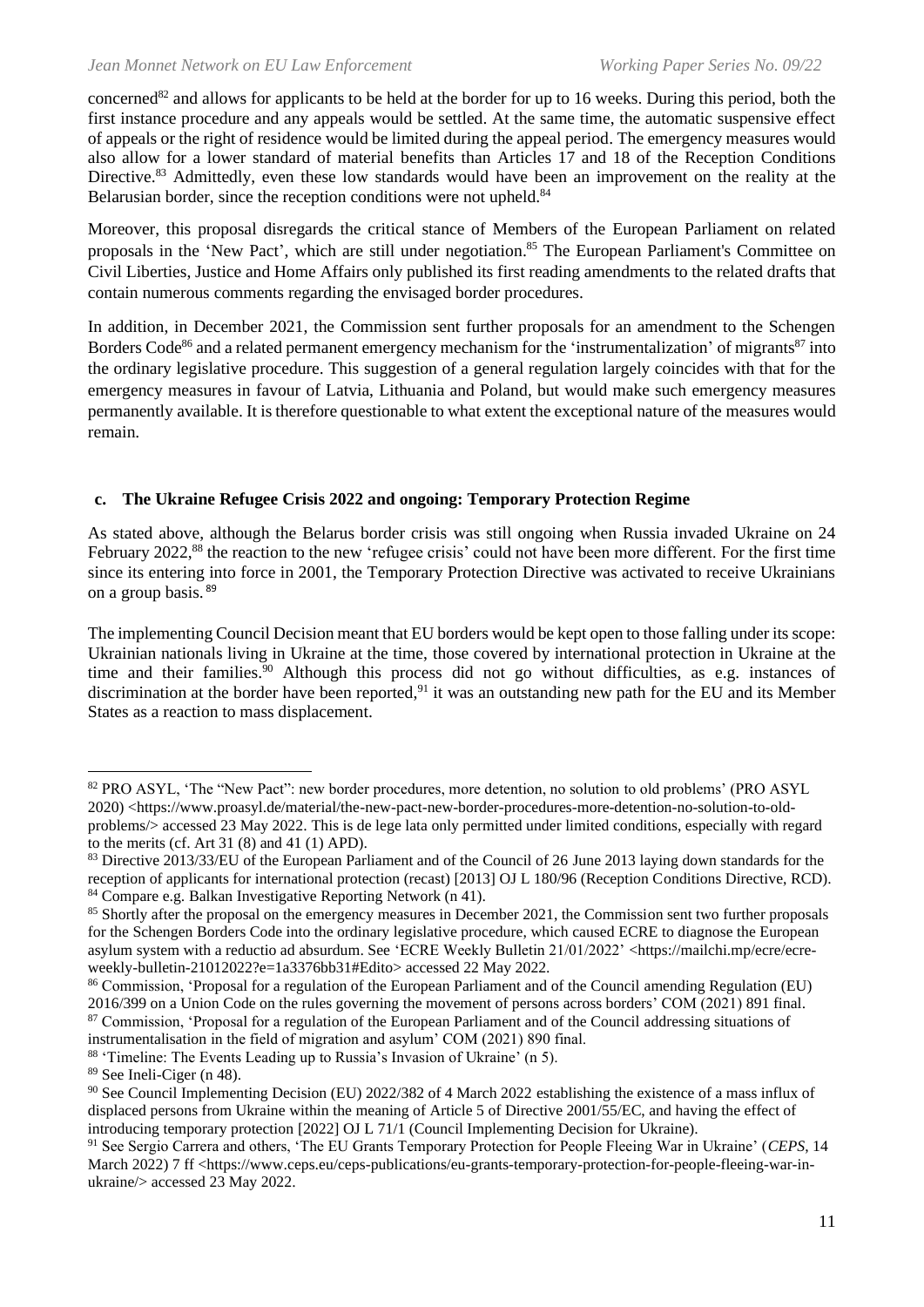It remains to be seen, what the final experience with this approach will be from an EU perspective as well as from the concerned individuals'. However, the benefits of using this regime in the reception of large groups of displaced are evident from the outset: easier and faster processing of persons falling under the scope, since under this regime no complicated individual procedure must take place;<sup>92</sup> and an automatic burden-sharing function amongst the Member States, especially since there was an agreement not to apply Article 11 TPD in case of 'secondary movement'.<sup>93</sup> Initially, the set of rights granted to persons under the TPD also seem more generous compared to those of asylum applicants. This is, however, not the case in comparison to those with refugee status and, for this reason, after a certain time has passed, it might become preferential to get a recognized status under the EU asylum rules.<sup>94</sup>

Currently, we are still observing some issues regarding the implementation of the TPD and its implementing decision in the Member States. In Austria, for example, some unresolved issues at the time concern the access to work and slow processes in terms of the issuing of residence permits and work permissions. However, for the concerned persons, this approach still seems to be much preferable compared to the approaches taken in previous migration crises. In particular, this is the case, because the risk of *refoulement* and group expulsion is averted, but also the access to assistance by the state and civil society is provided.

## **V. Conclusion: Reflections on Effects and Consequences**

What could be observed during the 2015/16 period is the resort to the semantics of crisis and emergency. Although these terms are wide in their general meaning, they nudge into a very specific direction in legal terms. The CEAS itself has several specific rules for large-scale arrivals in addition to the TPD. <sup>95</sup> Also, the Schengen Borders Code holds the possibility to temporarily reintroduce internal border controls, in the case of serious threats to public policy or internal security.<sup>96</sup>

In addition to that, however, EU primary law reserves to the Member States the maintenance of law and order and the safeguarding of internal security in Article 72 TFEU.<sup>97</sup> Some Member States have relied on this provision to derogate from the CEAS as a whole, which has been denied by the CJEU.<sup>98</sup> However, it means that national politicians have an incentive to frame large-scale arrivals – which do not *per se* constitute a threat to public order or national security – in a way that the situation seems to fulfil the threshold of Article 72 TFEU and the exceptional provisions of the Schengen Borders Code, if they aim at disregarding EU asylum rules and closing the internal borders. Naturally, there is always room to interpret legal provisions. However, if this interpretation goes beyond the sound methods of treaty interpretation and Member States simply follow the intentions of national politics in this regard, it poses a serious risk to the rule of law in the EU asylum acquis.

The proposal for emergency measures with regard to the Belarus border crisis is somewhat different as it works within the framework of EU law, as is to be expected from the EU institutions. Yet, also here it has been

<sup>&</sup>lt;sup>92</sup> However, the TPD still allows for persons under its scope to make asylum claims under the asylum procedure. See Arts 17, 19 TPD.

<sup>93</sup> See e.g. Jessica Schultz and others, 'Collective Protection as a Short-Term Solution: European Responses to the Protection Needs of Refugees from the War in Ukraine – EU Immigration and Asylum Law and Policy' (*EU Immigration and Asylum Law and Policy*, 8 March 2022) <https://eumigrationlawblog.eu/collective-protection-as-ashort-term-solution-european-responses-to-the-protection-needs-of-refugees-from-the-war-in-ukraine/> accessed 23 May 2022; Daniel Thym, 'Temporary Protection for Ukrainians: The Unexpected Renaissance of "Free Choice" – EU Immigration and Asylum Law and Policy' (*EU Immigration and Asylum Law and Policy*, 7 March 2022) <https://eumigrationlawblog.eu/temporary-protection-for-ukrainians-the-unexpected-renaissance-of-free-choice/> accessed 23 May 2022.

<sup>&</sup>lt;sup>94</sup> Kienast, Tan and Vedsted-Hansen (n 53).

<sup>&</sup>lt;sup>95</sup> See e.g. Art 6 (5), 14 (1), 31 (3) lit b, 43 (3) APD.

<sup>&</sup>lt;sup>96</sup> See Regulation (EU) 2016/399 of the European Parliament and of the Council of 9 March 2016 on a Union Code on the rules governing the movement of persons across borders [2016] OJ L 77/1 (Schengen Borders Code), arts 25 ff. This exemption has been relied on excessively by, i.a., Austria, as the CJEU recently held in the joined cases C-368/20 *NW v Landespolizeidirektion* Steiermark and C-369/20 *NW v Bezirkshauptmannschaft Leibnitz* (GC) ECLI:EU:C:2022:298.  $97$  Treaty on the Functioning of the European Union [2016] OJ C 202/1 (TFEU), art 72.

<sup>98</sup> CJEU Joined Cases C-715/17, C-718/17 and C-719/17 *European Commission v Republic of Poland, Hungary and Czech Republic* EU:C:2020:257, paras 134 ff.